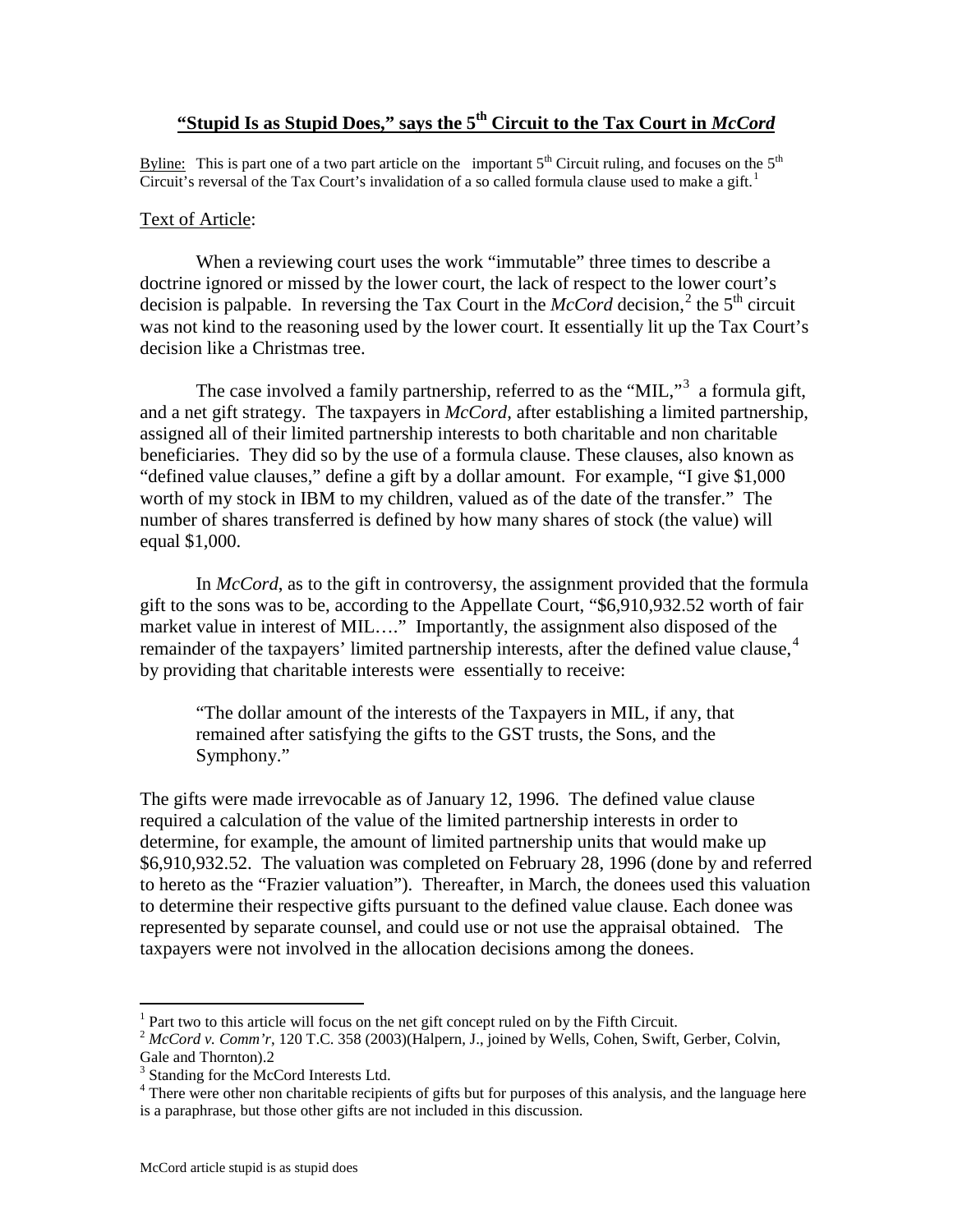The Service issued a deficiency based on a greater valuation of the MIL limited partnership units than that set forth in the Frazier valuation. If the defined value gift operated as intended, this greater valuation would have merely meant that the excess value, say approximately \$4,000,000, passed to the charitable beneficiary and resulted in a greater charitable deduction. But no additional gift tax or gift tax payment.

However, the Service argued that "form over substance" and violation of public policy, were sufficient for the Tax Court to ignore the defined value clause and to assess additional gift tax. To understand how this could be done, consider the following example.

Example: Dad gives \$5,000,000 worth of Dad Limited Partnership Interests to son. An appraiser values dad's limited partnership interests at \$1,000,000 per unit. Hence, dad gives away 5 units. If the defined value clause is ignored, and the Service successfully argues for a value of \$2,000,000 per unit, the Service would conclude that dad gave away the same 5 units, but valued at \$10,000,000, not \$5,000,000. Dad would argue that no, he now gave away 2.5 units, instead of 5 units, at the same total value, \$5,000,000.

The Tax Court seemed to be influenced by the fact that the assignees were given ultimate discretion to allocate the limited partnership among themselves, implying therefore that the assignees were the ultimate determinants of the value, not based on the defined valuation clause:

"The formula clause is not self-effectuating, and the assignment agreement leaves to the assignees the task of (1) determining the fair market value of the gifted interest and (2) plugging that value into the formula clause to determine the fraction of the gifted interest passing to CFT."

In discussing this aspect of the Tax Court's opinion, the  $5<sup>th</sup>$  circuit had nothing but disdain for the lower court's reasoning. It started out its analysis by referring to the lower court's reasoning as to an incomplete gift (because the shares could not be allocated until the value was determined, which was after the gift was made) as a "consistently rejected concept." It referred to the lower court's opinion as ascribing a "unique methodology," which violated an "immutable maxim." The Appellate Court's dislike of the lower court's opinion was much like the disdain shown by Muhammed Ali towards Howard Cosell before a fight, but not as good natured.

In discussing the valuation methodology employed by the Tax Court, the Appellate Court was as critical of the Tax Court as this author has been in recent speeches and articles. The Tax Court has, in valuation cases over the last few years, acted as its own appraiser. In *McCord*, the Tax Court reached it owns value, one that was not espoused by either party's appraisal experts in the litigation. The Appellate Court held this to be reversible error: